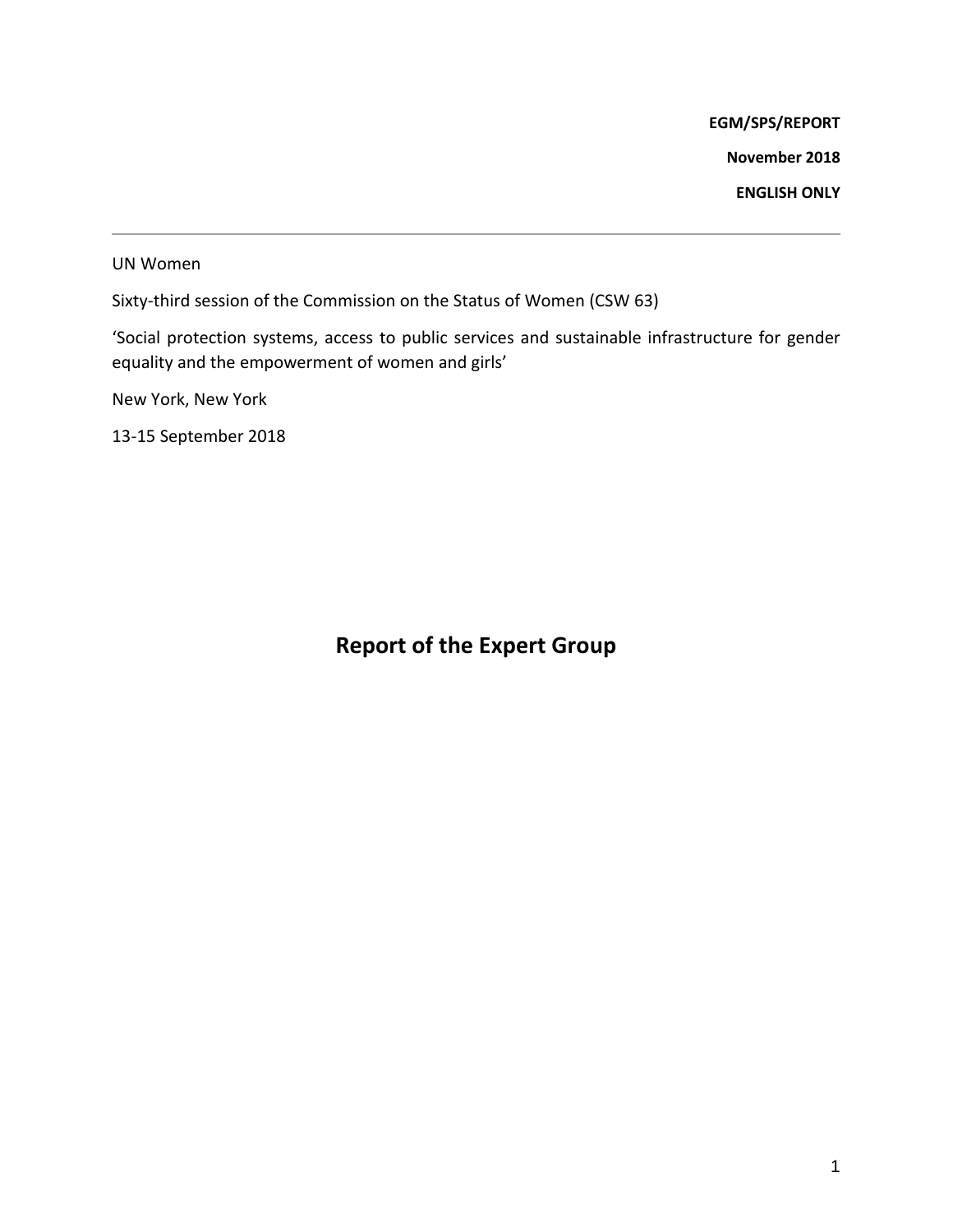#### **ACKNOWLEDGEMENTS**

The preparation of this report was led by Nana Akua Anyidoho and Eva Fodor, Co-Chairs of the Expert Group Meeting. The Co-Chairs are sincerely grateful to all Expert Group Meeting participants for their substantive contributions, especially acknowledging the support of Tara Patricia Cookson in the drafting process.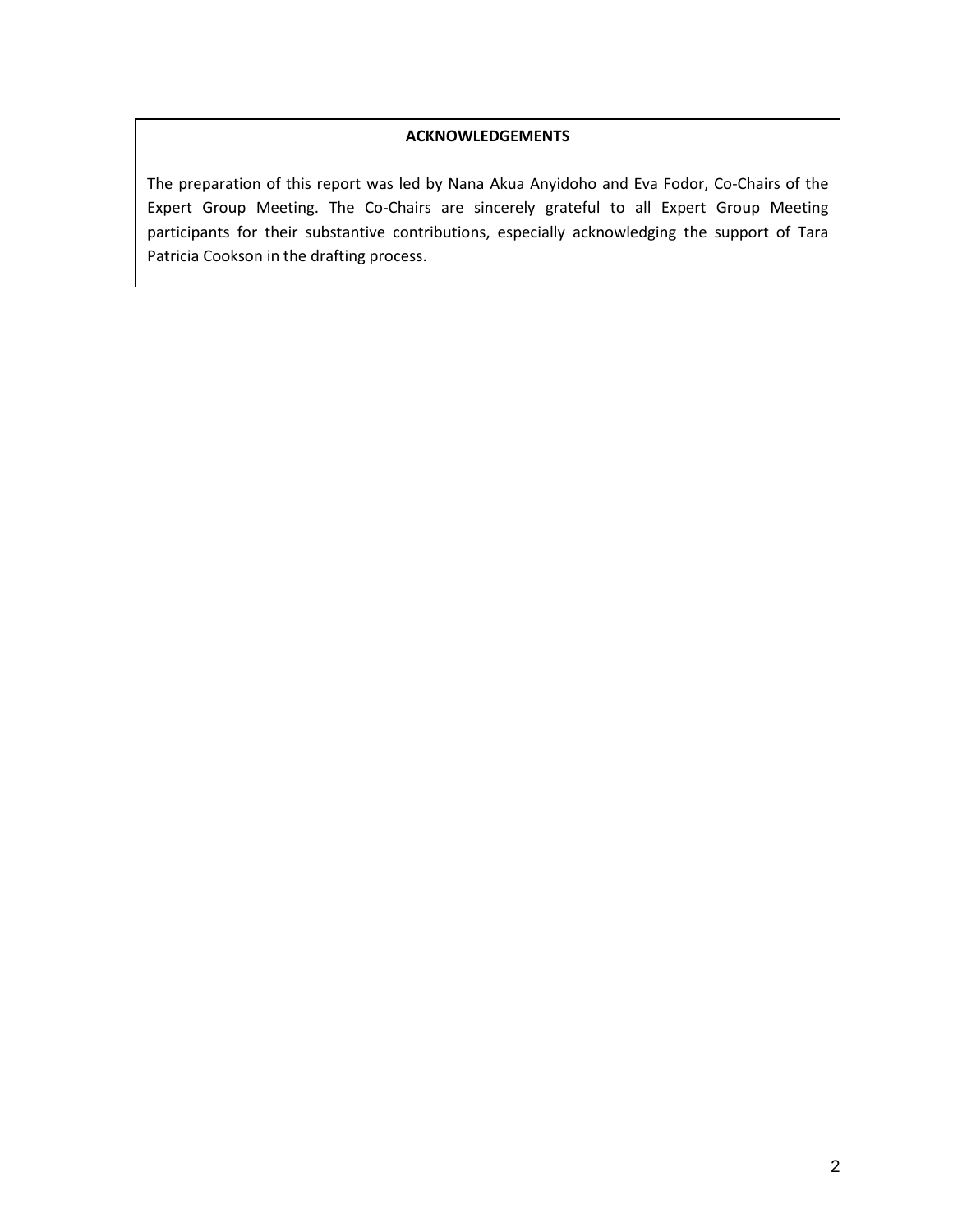# **Table of Contents**

| Strengthening linkages between social protection, public services, and infrastructure for gender |  |
|--------------------------------------------------------------------------------------------------|--|
|                                                                                                  |  |
|                                                                                                  |  |
| An enabling environment for gender equality in social protection, public services, and           |  |
|                                                                                                  |  |
|                                                                                                  |  |
|                                                                                                  |  |
|                                                                                                  |  |
|                                                                                                  |  |
|                                                                                                  |  |
| Recommendations for the design and implementation of social protection systems 13                |  |
|                                                                                                  |  |
|                                                                                                  |  |
|                                                                                                  |  |
|                                                                                                  |  |
|                                                                                                  |  |
|                                                                                                  |  |
|                                                                                                  |  |
| Recommendations for gender-responsive, sustainable transportation systems 18                     |  |
|                                                                                                  |  |
| Recommendations for gender-responsive, sustainable water and sanitation systems 19               |  |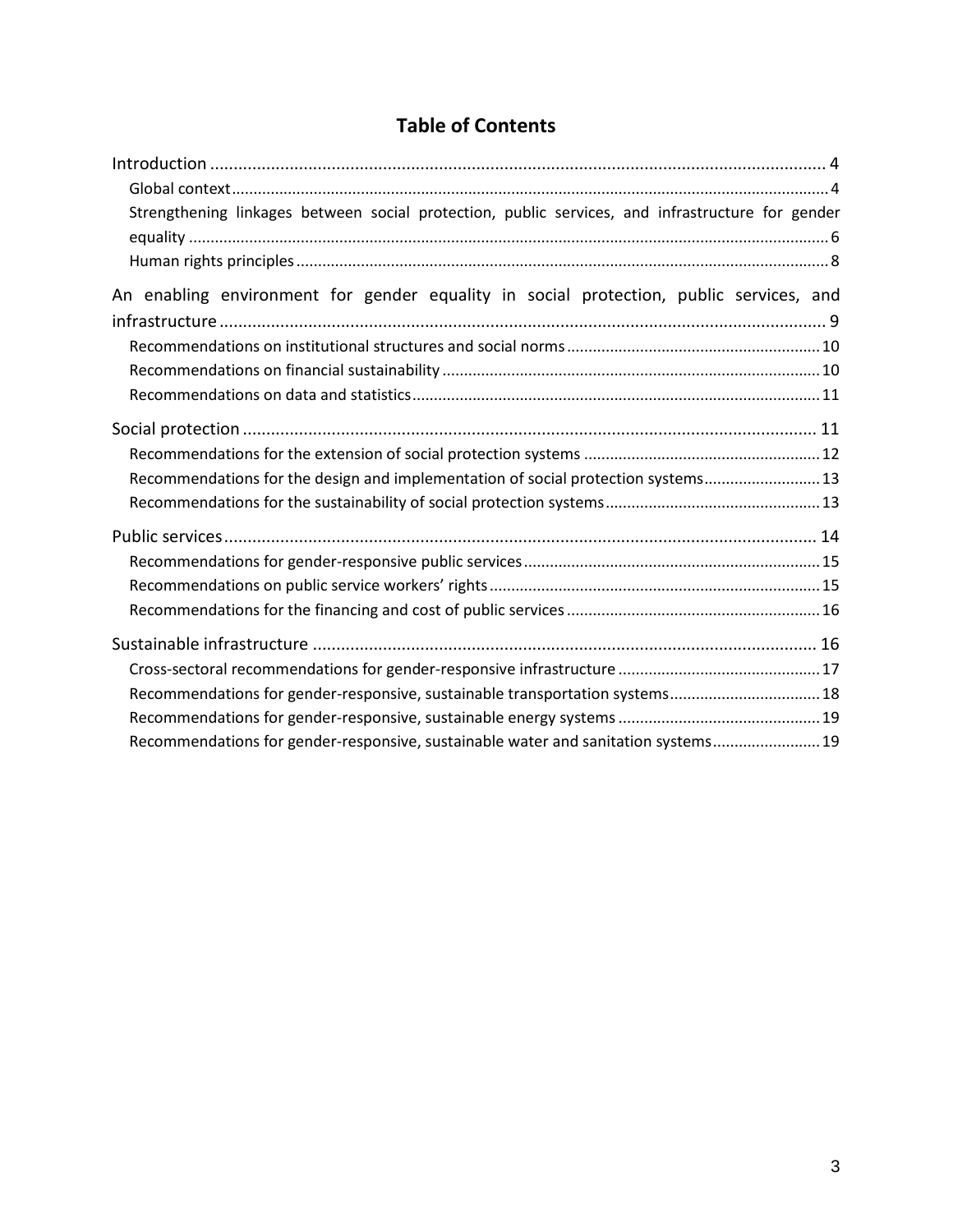#### **Introduction**

This report is the outcome of an Expert Group Meeting on the priority theme of the 63<sup>rd</sup> Commission on the Status of Women (CSW), *Social protection systems, access to public services and sustainable infrastructure for gender equality and the empowerment of women and girls.* The 63<sup>rd</sup> CSW brings together three thematic areas that are not always considered together, at least in the world of policymaking. A growing body of evidence produced by feminist researchers across the globe strongly indicates, however, that they cannot be viewed in isolation from one another. Coordinated and wellfunded systems of social protection, public services, and sustainable infrastructure are imperative to achieving gender equality and women's empowerment (SDG 5). In fact, they form the backbone of the entire 2030 Agenda: from health and wellbeing (SDG 3) to quality education for all (SDG 4), from poverty eradication (SDG 1) to the reduction of inequalities (SDG 10), and from decent work and inclusive growth (SDG 8) to combating climate change (SDG 13).

#### **Global context**

In the nearly sixty-three years since the first Commission on the Status of Women (CSW) was convened at Lake Success, New York, women and girls have made significant progress towards the realization of their rights. Through the provision of social pensions, cash transfers and other child-related benefits, more women have access to social protection than ever before. More girls attend school, maternal mortality rates are falling as women in rural places gain access to obstetric care, and women's increasing representation in the science, technology, engineering and mathematics (STEM) fields means that the walls around these traditionally "masculine" fields are slowly crumbling.

At the same time, however, the current economic, social, and political climate gives much cause for concern. In the name of austerity, many advances in the provision of social protection and the extension of public services are under threat of cutbacks, even as economic inequality between and within countries is in fact growing: Following a decade of significant decline, poverty in Latin America is again on the rise,<sup>[1](#page-3-0)</sup> and rural-urban stratification persists;<sup>[2](#page-3-1)</sup> poverty is increasingly concentrated in fragile contexts in Sub-Saharan Africa where by 2050 86 percent of the world's poor are projected to reside;<sup>[3](#page-3-2)</sup> and Indigenous peoples in high-income countries such as Canada, the US, and Australia are reported to live in "third world conditions."[4](#page-3-3)

These trends and conditions are not inevitable, nor so costly that they cannot be addressed. Indeed, growing inequality occurs in the context of increasing corporate power and rampant tax evasion and

<span id="page-3-0"></span> $<sup>1</sup>$  Economic Commission for Latin America and the Caribbean. (2018). Segundo informe anual sobre el progreso y los desafíos</sup> regionales de la Agenda 2030 para el Desarrollo Sostenible en América Latina y el Caribe. (LC/FDS.2/3/Rev.1), Santiago.

<span id="page-3-1"></span><sup>2</sup> Economic Commission for Latin America and the Caribbean. (2018). Social Panorama of Latin America, 2017 (LC/PUB.2018/1- P), Santiago.

<span id="page-3-2"></span><sup>3</sup> Bill and Melinda Gates Foundation (2018). Goalkeepers 2018 Data Report.

<span id="page-3-3"></span><sup>&</sup>lt;sup>4</sup> United Nations Special Rapporteur on the rights of indigenous peoples, James Anaya (2013). "Statement upon conclusion of the visit to Canada."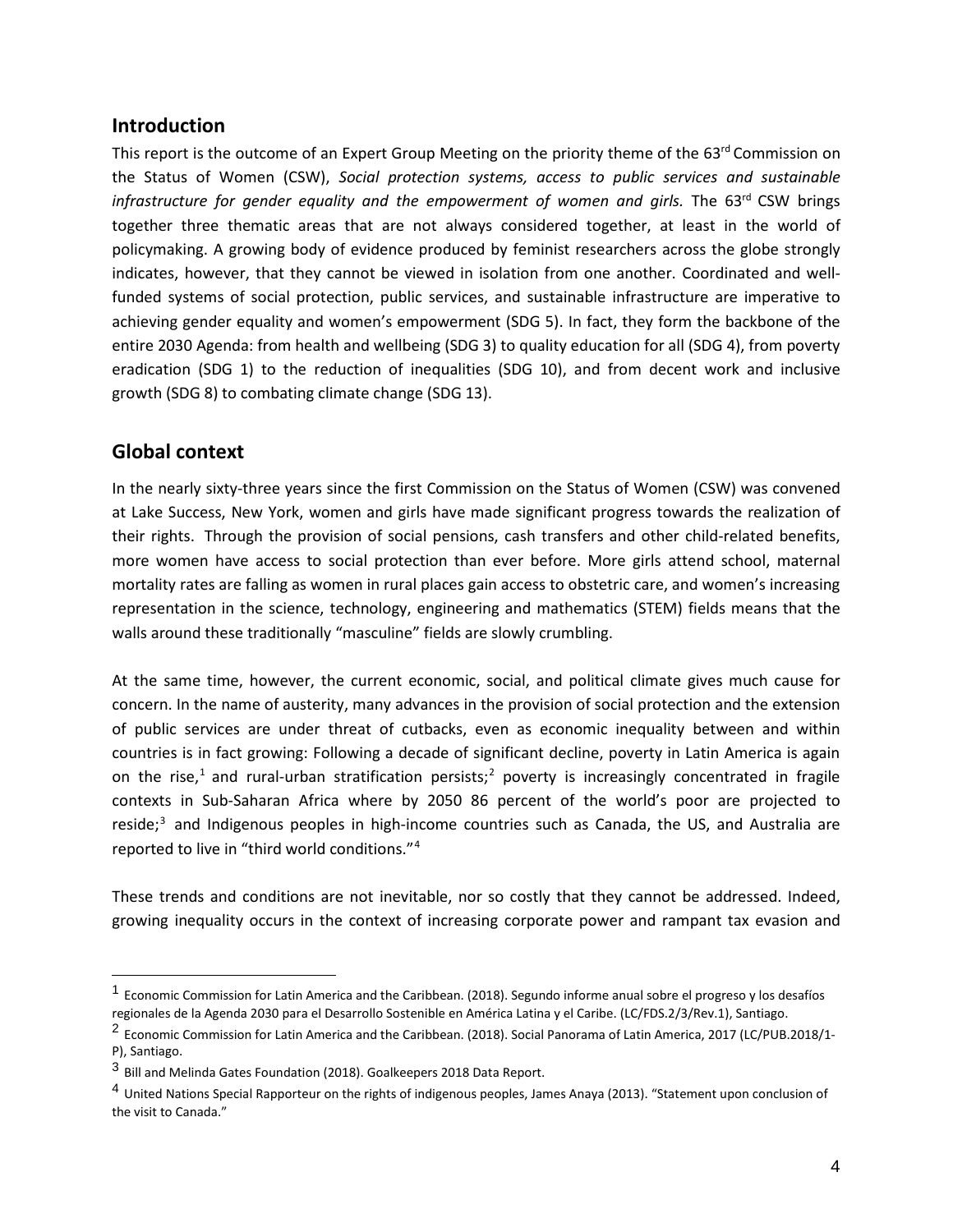avoidance by the global elite. Resources do exist to finance gender-responsive social protection systems, public services, and the infrastructure that connects women to them.

At the same time, in the global north and south, east and west, patriarchal, anti-liberal sentiments are gaining a steely grip on state governments that trend towards authoritarianism. The result is a crackdown on rights, democratic institutions and the civil society that is so vital to maintaining human freedom, dignity, progress, and social justice. Of particular concern is an anti-gender ideology that seeks to strip away the hard-earned progress that feminists have made in extending equal opportunities to women, and celebrating differences in human identity and expression.

In this context, policy discourses and practices are promoted that would have women relegated to the home, physically reproducing an isolated nation while a select group of elite men control the resources and decision-making processes that shape private and public life. Where they do exist, social protection—in particular social insurance programs—are implemented in such ways (for instance, privileging non-migrant, middle-class, married, formally employed women with children) as to widen inequalities between women across income, ethnic, racial and other dividing lines. Central to these exclusionary politics is a rejection of evidence that demonstrates that ensuring women's rights, wellbeing, and participation is key to healthy, peaceful and prosperous families, economies, and societies.

Major shifts are taking place in household structures, family dynamics, and the wider population, all of which have significant implications for women. In many places, single-mothers are increasingly responsible for covering the costs of raising healthy, productive children. A significant and growing challenge is that the population of many countries in the Global North is ageing, and the available caring workforce is insufficient to meet the rising care needs. This additional burden of care will fall on women, who continue to provide the majority of care, even as policy choices that assign little or no pay to this vital work perpetuate women's experiences of material and time poverty.

Women's informal work, in both rural and urban contexts (for instance, as family farm workers or as part of the labor force of the informal economy) is often "invisible," at least to policymakers. In these cases, women are rarely extended the same social protections that cover workers in formal labor markets, thus exposing them to poverty during their reproductive years and in old age. In some low-and middle-income countries, these gendered dynamics of poverty are at least partially ameliorated by the provision of non-contributory (tax-financed) child-related benefits and old-age pensions, but coverage remains uneven.

The effects of uncaring economic and social policy choices are indeed far-reaching, leading people to leave deprived rural regions in pursuit of economic opportunities and greater social freedoms in cities. Young women and mothers migrate in search of work to support their families back home and, in doing so, may lose access to their national social protection systems without gaining access to those in their country of work and destination. Moreover, men's migration, especially from rural areas, often exacerbates women's work burdens and may present further challenges if women's access to social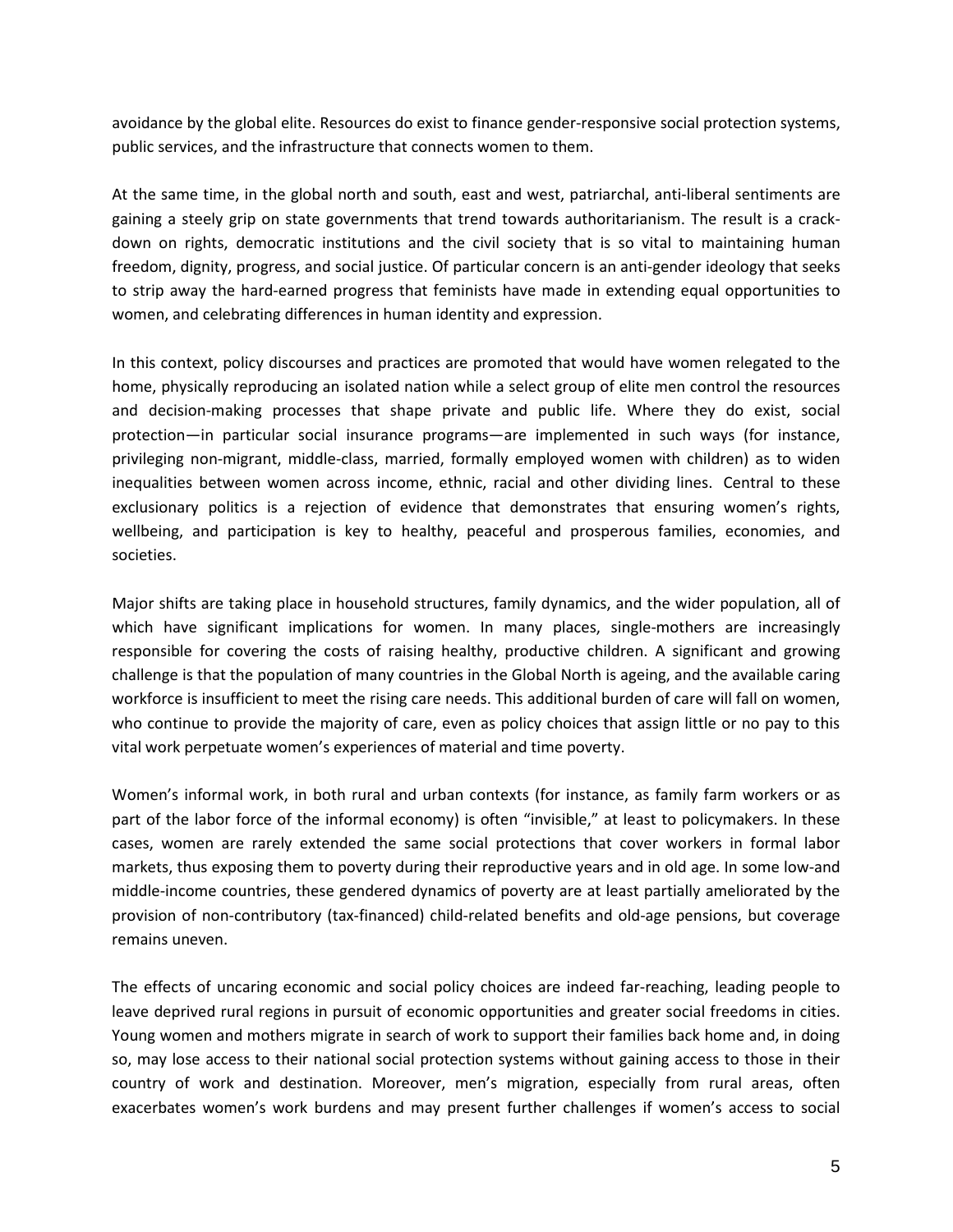protection and public services is linked to finances, skills or social assets that are not available to them in the absence of those men. Millions of other women attempt to escape conflict, disaster, poverty, and the deleterious impacts of climate change on livelihoods by undertaking torturous journeys, some of which end in camps in which social protection, public services, and infrastructure are infrequently designed with women and girls' bodies, responsibilities, and security in mind.

Despite these challenges, there is reason for hope and room for action. Feminist organizations, trade unions, and women's rights defenders are persistent in demanding that governments and private corporations respect the fundamental principles of human rights and democracy, notably the rights of women and all people to enjoy equal opportunities, irrespective of their gender, race, language, ability, religion, sexual orientation, national or ethnic origin, or any other status. Nonetheless, states must ultimately take responsibility for social protection, public services and sustainable infrastructure, by providing these themselves and by regulating and monitoring non-state providers to ensure their compliance with human rights principles and agreements.

Drawing on the lessons of women's rights organizing and the evidence base of feminist research, this CSW EGM report addresses three core areas where states must step up to ensure that we go forwards instead of backwards, and that progress on the Sustainable Development Goals is made and benefits both halves of the population. Social protection systems are key instruments that governments have to buffer people from poverty in the face of unexpected hardship and exogenous shocks, and to promote healthy, productive, egalitarian, and prosperous societies. However, feminist research has made clear that effective social protection is much more than stand-alone, narrowly-targeted programs; genderresponsive quality public services must be embedded within social protection systems in order for them to function at full capacity. Likewise, sustainable infrastructure is needed to connect women to services, markets and resources.

## **Strengthening linkages between social protection, public services, and infrastructure for gender equality**

There are many linkages between social protection systems, public services, and sustainable infrastructure (see Figure 1). For instance, the efficacy of social protection programs depends on quality and affordable healthcare services and the transport options required to arrive there; and girls' educational attainment requires an adequate supply of qualified teachers, a decent work environment, and sanitation facilities that enable menstrual hygiene management. Social protection, public services and infrastructure must thus be designed and implemented in ways that reflect the realities of where and how women live and work, and of their multiple roles. This requires coordination between sectors in order to address women's *whole* lives.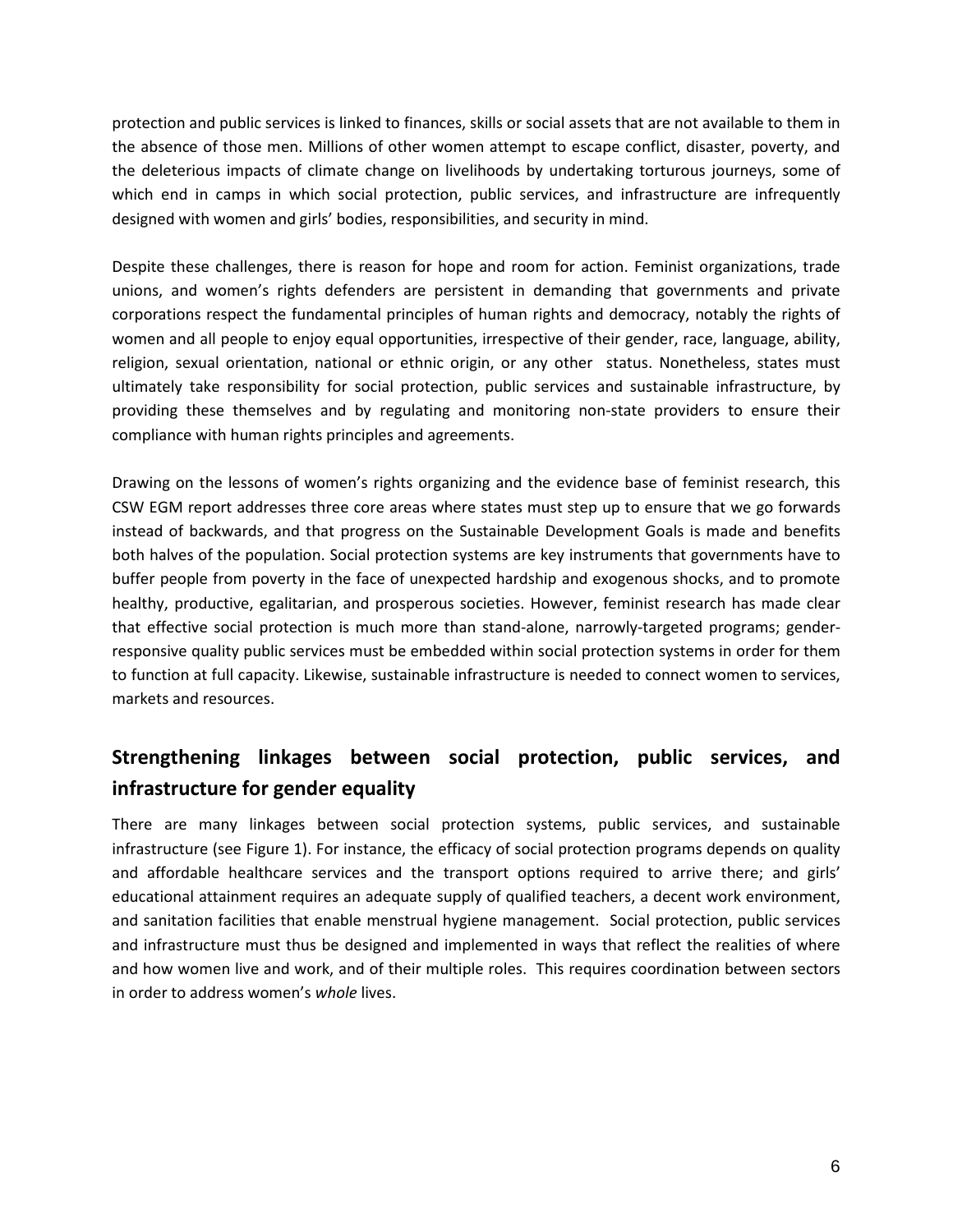

*Figure 1: Interconnections between the three focus areas[5](#page-6-0)*

It is not only coordination that is required, however. In order for social protection systems, public services, and infrastructure to serve all people equally, Sustainable Development Goal  $5$  – gender equality, "the equal rights, responsibilities and opportunities of women and men, girls and boys"<sup>[6](#page-6-1)</sup> –must be a guidepost to the other SDGs. Gender equality is not simply a matter of formal equality between women and men in the eyes of the law; in order to be substantive, gender equality requires a "fundamental transformation of economic and social institutions, including the beliefs, norms and attitudes that shape them, at every level of society, from households to labor markets and from communities to local, national and global governance institutions."[7](#page-6-2)

In anticipation of the 63<sup>rd</sup> CSW, we urge states to take action on SDG 5 in the interlinked fields of social protection, public services, and sustainable infrastructure. We urge them to do so by recognizing the multiplicity of women's roles and their intersections; incorporating women's needs, interests, and priorities in decision-making processes; and transforming social and economic structures.<sup>[8](#page-6-3)</sup> These actions

 $\overline{a}$ 

<span id="page-6-0"></span><sup>5</sup> Chopra, D. and Campos Ugalde, A.C. (2018) Initiating women's empowerment; achieving gender equality: Interlinkages amongst social protection, infrastructure, and public services. Background paper prepared for the Expert General Meeting of the 63<sup>rd</sup> Commission on the Status of Women.

<span id="page-6-1"></span><sup>6</sup> UN WOMEN. (2001), "OSAGI: Concepts and definitions", *UN WOMEN*, available at:

http://www.un.org/womenwatch/osagi/conceptsandefinitions.htm (accessed 24 August 2018).

<span id="page-6-2"></span><sup>7</sup> UN WOMEN. (2015), *Progress of the World's Women 2015-2015: Transforming Economies, Realizing Rights*, UN Women, New York, NY.

<span id="page-6-3"></span><sup>8</sup> Chopra, D. and Campos Ugalde, A.C. (2018) Initiating women's empowerment; achieving gender equality: Interlinkages amongst social protection, infrastructure, and public services. Background paper prepared for the Expert General Meeting of the 63<sup>rd</sup> Commission on the Status of Women.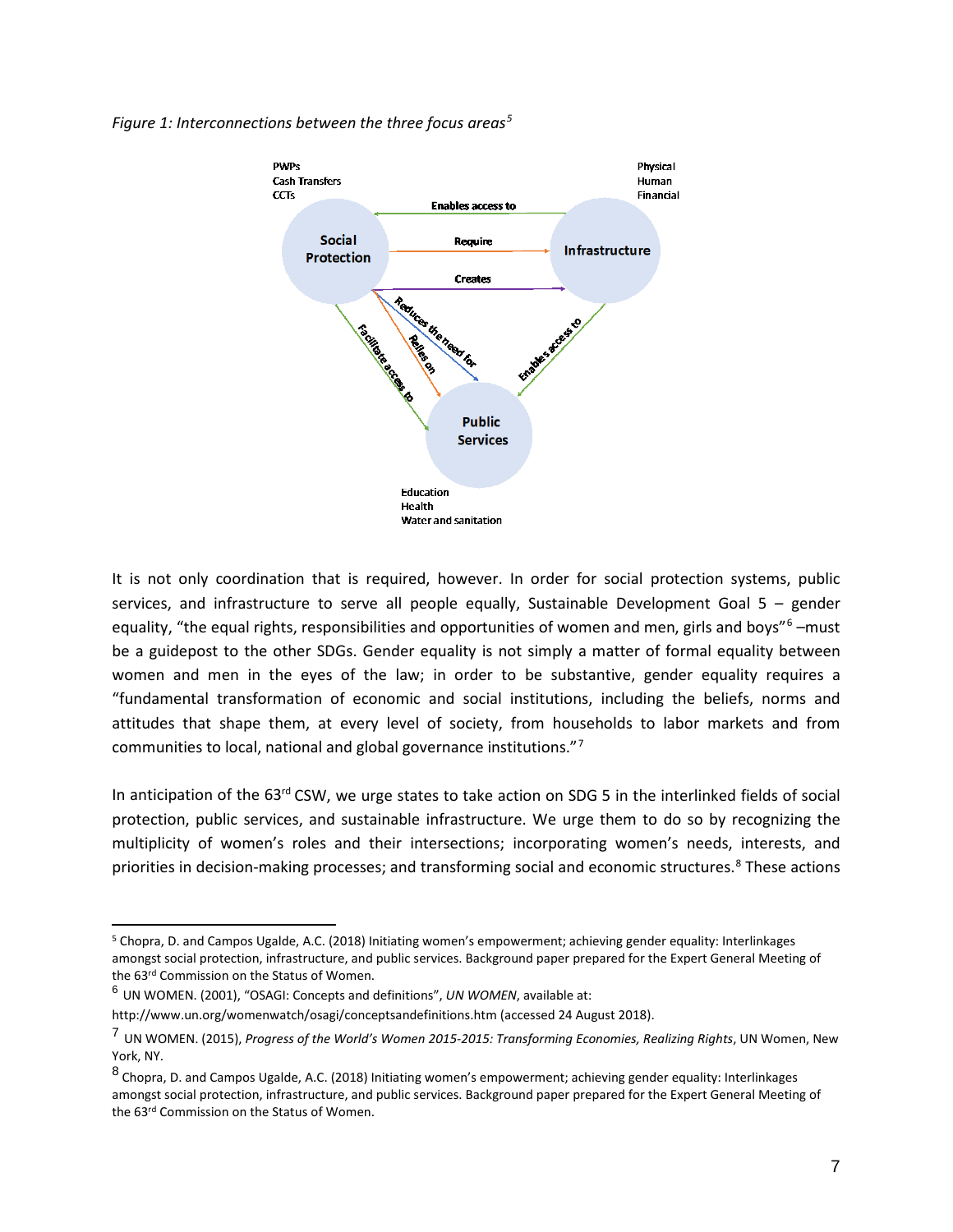promote a more equitable distribution of power, and ensure that social protection, public services, and sustainable infrastructure are gender-responsive, rather than gender-blind.

### **Human rights principles**

Human rights principles, including labor rights, guide our recommendations for social protection systems, public services, and sustainable infrastructure that benefit all women and men, including those who reside in countries where they are not citizens. This approach is based on the universality and indivisibility of rights and, as such, calls for strategies that recognize and strengthen the interlinkages between social protection, public services, and sustainable infrastructure.

We urge states to design, finance, implement, monitor and evaluate social protection systems, public services, and sustainable infrastructure according to established human rights norms and standards. These include the principles of substantive equality and non-discrimination advanced by the Convention on the Elimination of all Forms of Discrimination Against Women (CEDAW), the International Covenant on Economic, Social, and Cultural Rights (ICESCR), the ILO Declaration of Fundamental Principles and Rights at Work, and the recognition of multiple and intersecting inequalities articulated in the 2030 Agenda for Sustainable Development. In practice, this means attending to:

- *Accessibility*, which includes provision of information about available programs, services and infrastructure, as well as the physical accessibility of these;
- *Affordability*, which means that receipt of benefits and use of services and infrastructure is not prohibited by cost;
- *Adaptability*, which means that programs, services and infrastructure are suited to meet different cultural values and technological barriers (including literacy);
- *Gender-responsiveness*, which means that programs, services and infrastructure do not rely on discriminatory gender norms, but rather recognize and aim to change their discriminatory outcomes (e.g. the unequal division of unpaid care work between women and men);
- *Quality,* which means that governments strive to ensure that programs, services, and infrastructure are appropriate and safe, and not stratified according to gender, social class, or geographical location, among other factors;
- *Transparency*, which means that all relevant information is made public and potential and current beneficiaries and service users have the right to access it;
- *Participation,* which means that citizens are able to influence the outcomes of decision-making processes through democratic means*;*
- *Accountability*, which means that authorities have clearly defined responsibilities, provide justifications for decisions taken, and that these are enforced;
- *Progressive realization, non-retrogression, and utilization of maximum available resources*, which means that governments have an obligation to take steps, to the maximum of their available resources, to realize economic and social rights; and that, to the extent possible, social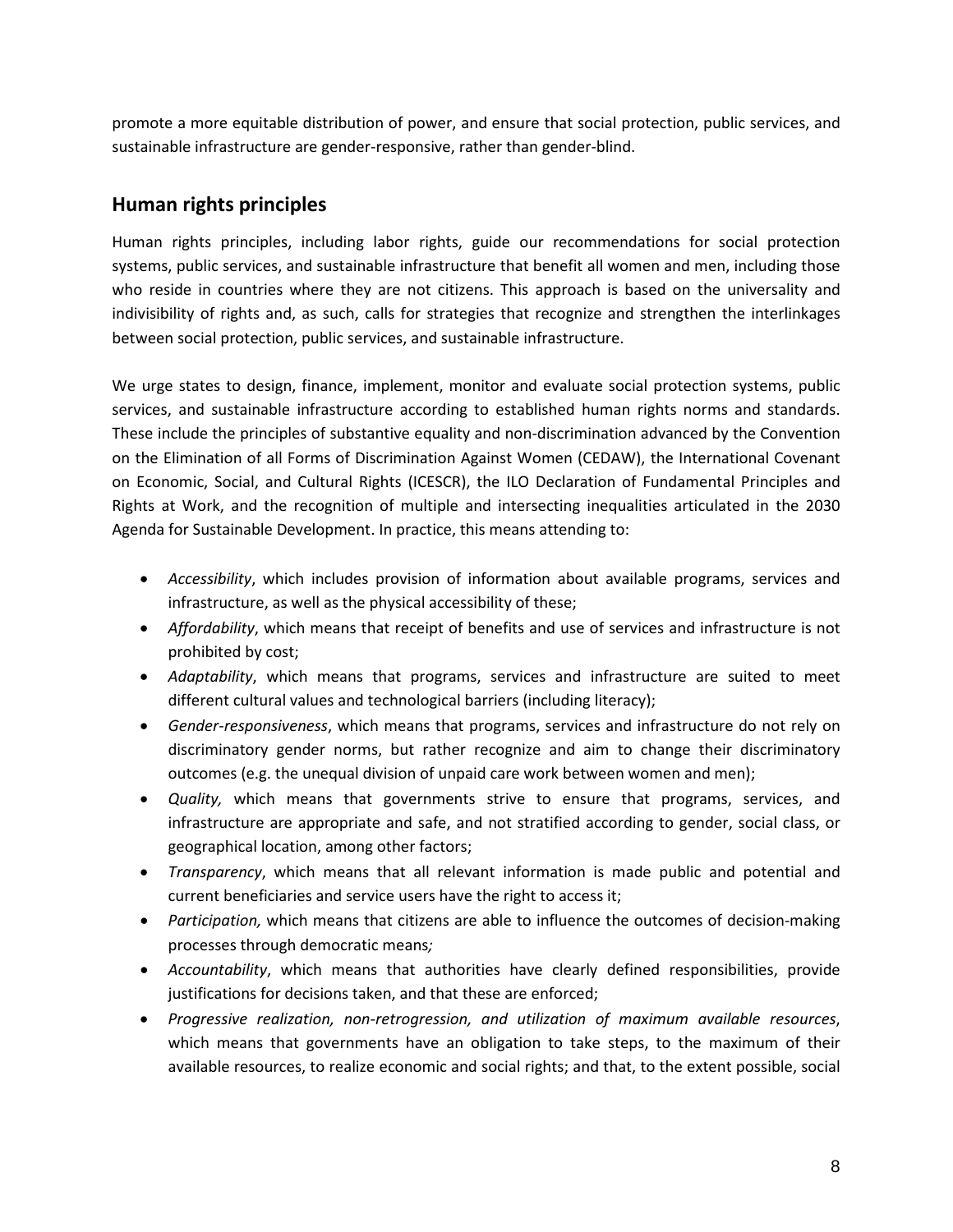protection, public services and sustainable infrastructure are publicly funded, publicly delivered and managed, and accountable to the public.

Bearing these principles in mind, we contend that it is the state's responsibility to ensure universal coverage and access to social protection, essential public services, and fundamental infrastructure, noting that universal coverage is not possible without having removed *all* barriers, be they economic or social, to *accessing* said protections, services and infrastructure. Universal coverage and access require the development of gender-responsive state capacities to provide, finance, and deliver these services as well as to ensure the rights of workers in these sectors, many of whom are women.

To be sure, states are imperfect actors. Yet, as duty bearers, governments are best placed to ensure universality and sustainability in protections, services and infrastructure. In contrast, non-state corporate actors are not mandated by human rights conventions in the same way, are rarely democratic, and largely are driven by profit. False expectations are often held out that public-private partnerships (PPPs) can overcome state shortcomings. However, experience in water and sanitation infrastructure shows that PPPs are rarely more efficient than state provisioning,<sup>[9](#page-8-0)</sup> and in fact are highly likely to exclude poor populations,<sup>[10](#page-8-1)</sup> especially those in rural and remote areas<sup>[11](#page-8-2)</sup> (in which case states may be the only actors willing and able to deliver at sufficient scale). Similar dynamics are observed with care services; when these are privately provided in the absence of strong state regulation, service quality is highly variable and tends to leave rural and poor families behind. [12](#page-8-3) As secondary players, nonstate actors should adhere to the principles of human rights, under the oversight of the state. In all cases, women's rights groups, trade unions, and other human rights-based organizations are key to ensuring that services reach all communities.

Building on these human rights principles, we structure our recommendations around four themes: 1) creation of an enabling environment for gender equality in provision of social protection, public services, and infrastructure; 2) social protection systems; 3) public services; and 4) sustainable infrastructure.

## **An enabling environment for gender equality in social protection, public services, and infrastructure**

We urge states to recognize that gender-responsive spending on social protection, public services, and infrastructure are essential to achieving not only gender equality but also to promoting economic

<span id="page-8-0"></span> <sup>9</sup> IEG (Independent Evaluation Group). 2014. World Bank Group Support to Public-Private Partnerships: Lessons from Experience in Client Countries, FY02-12. Washington, DC: World Bank Group.

<span id="page-8-1"></span><sup>&</sup>lt;sup>10</sup> UNCTAD (United Nations Conference on Trade and Development). 2015. Trade and Development Report 2015: Making the International Financial Architecture Work for Development. Geneva: UNCTAD.

<span id="page-8-2"></span><sup>&</sup>lt;sup>11</sup> Gunatilake, H. and M. J. Carangal-San Jose. 2008. "Privatization Revisited: Lessons from Private Sector Privatization in Water Supply and Sanitation in Developing Countries." Economic and Research Department Working Paper 115. Asian Development Bank, Manila.

<span id="page-8-3"></span><sup>12</sup> UN Women. (2018). Turning Promises into Action: Gender Equality in the 2030 Agenda for Sustainable Development. New York.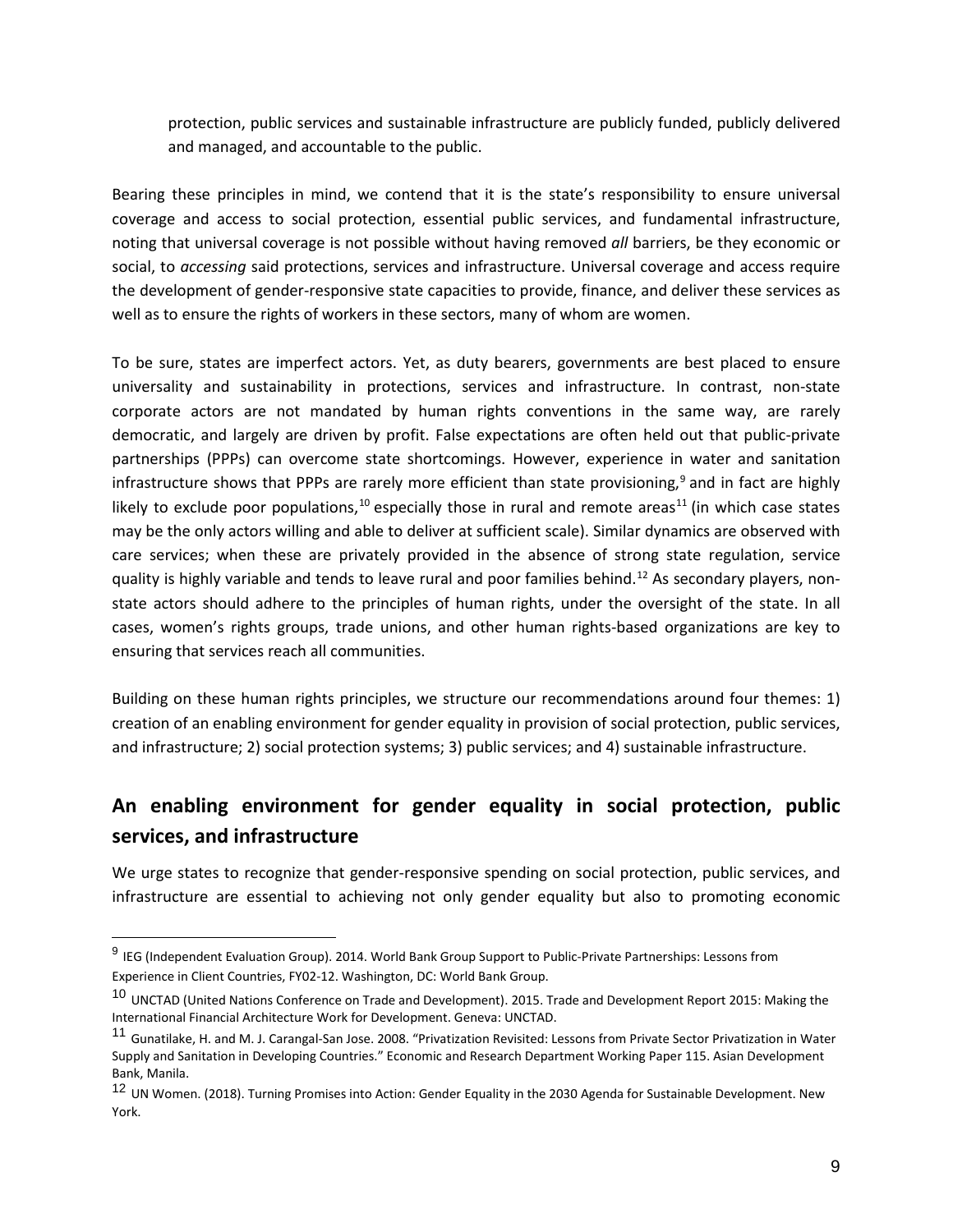dynamism and long-term fiscal sustainability. As such, we call on governments to protect and strengthen social protection systems, to invest in quality public services, and to move towards sustainable infrastructure – and to do so in a way that promotes the rights of women and girls.

#### **Recommendations on institutional structures and social norms**

We recommend that states:

- 1. Use human rights and decent work principles to guide policy design, implementation, monitoring and evaluation across the social protection, public service, and infrastructure sectors.
- 2. Institutionalize linkages between decision-making and implementation bodies (e.g. interministerial and executive committees) within the social protection, public services, and infrastructure sectors such that infrastructure development, social protection, and public service delivery are coordinated to promote gender equality.
- 3. Put in place adequate mechanisms for women's rights organizations, community-based groups, workers' and employers' organizations, producer organizations, women beneficiaries, and women users of services and infrastructure to meaningfully and effectively participate in the design, implementation, monitoring and evaluation of social protection programs and public services, and in the development and maintenance of infrastructure.
- 4. Consider daily mobilities and access to social protection and public services (including water, sanitation and energy) from the outset of reconstruction operations in disaster and conflict settings.
- 5. Ensure that governments are the primary actors responsible for the provision of social protection, public services and infrastructure, and that they partner with community-driven initiatives. Governments must regulate the activities of non-state actors (e.g. philanthropies, NGOs, private sector) to ensure adherence to human rights principles, including in regards to universal coverage, quality of services and infrastructure, and transparency and accountability.

#### **Recommendations on financial sustainability**

- 1. Pursue strategies to mobilize additional resources (SDG 17) to realize gender-responsive universal social protection, improve the affordability and quality of gender-responsive public services, and improve the accessibility of gender-responsive sustainable infrastructure.
- 2. Apply the principles of human rights to global sources of financing including development assistance and new financial sources such as carbon taxes.
- 3. Establish and implement gender-responsive policy frameworks that include extending urban infrastructure and social protection coverage for informal workers to enable livelihoods of women in the informal economy.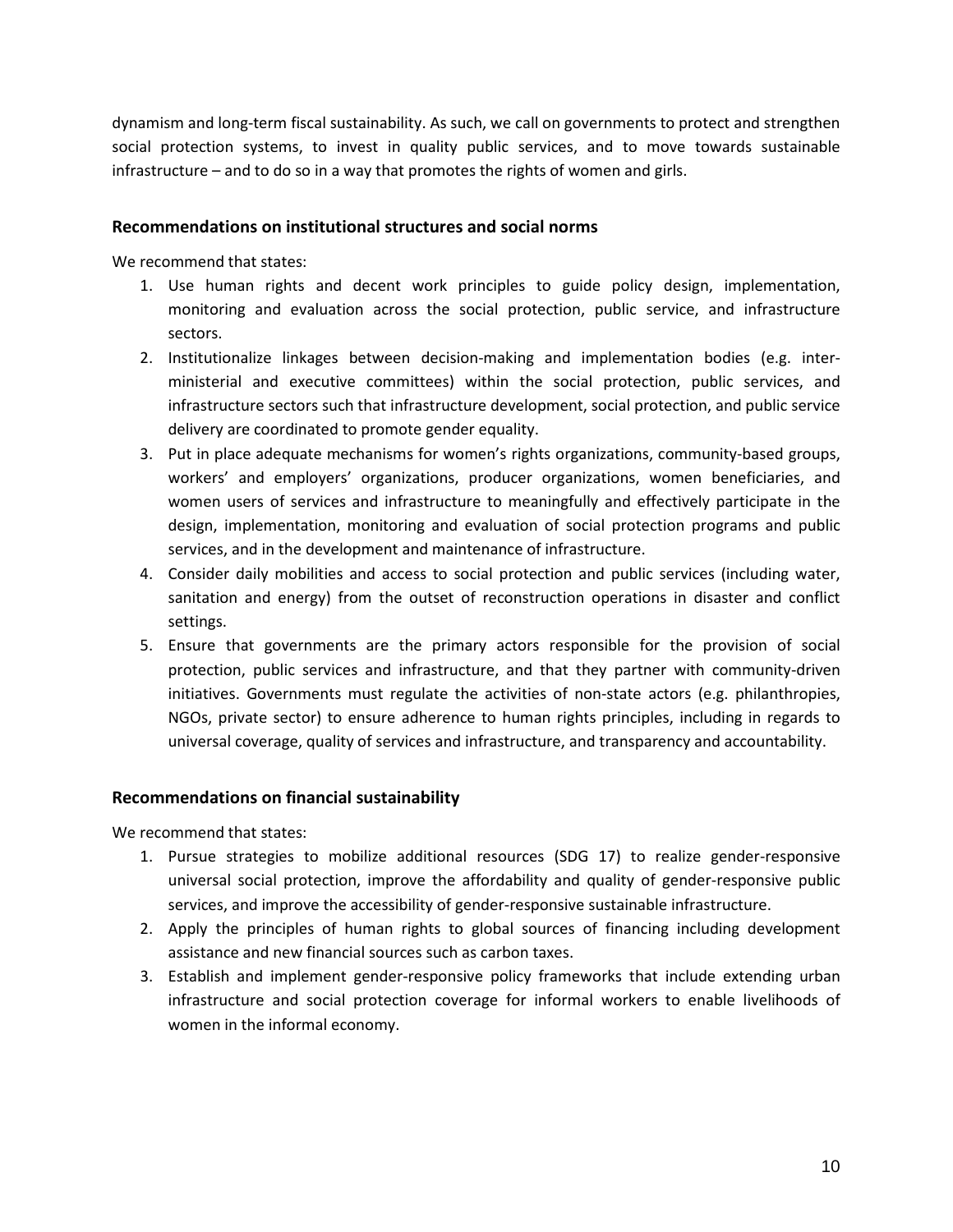#### **Recommendations on data and statistics**

We recommend that states:

- 1. Ensure that data collection, planning, monitoring and evaluation is gender-responsive, includes the generation and use of qualitative and sex-disaggregated quantitative data, and recognizes women's positioning within diverse family forms and communities and the multiplicity of their roles across the life course, including as carers, workers and active decision makers.
- 2. Collect data on where and when gender-based violence occurs, and use these data to inform the design, implementation, monitoring and evaluation of social protection programs, public services, and infrastructure investments such that gender-based violence is addressed and prevented.
- 3. When collecting and processing beneficiary and service user data and information, ensure that internationally accepted standards of privacy and data protection are observed, and that data and information is not disseminated to other parties or used for other purposes without beneficiary or user consent.

## **Social protection**

Social protection systems are important mechanisms for sheltering people from the ills of free-market capitalism. They are more likely to be successful and gender-responsive when they are established and operated according to the principles and standards that human rights require and the obligations they impose. [13](#page-10-0) To this end, any move toward increasing private social protection provisioning at the expense of public provisioning should be treated with great caution, as should the impulse to sacrifice social protection funding during periods of austerity. States must progressively implement universal social protection systems, taking deliberate, concrete and targeted steps towards this goal.

Some social protection benefits, such as contributory pensions and paid maternity leave, are generally attached to formal, paid employment; this means that many women, whose multiple roles include unpaid care work, have no access to them. Non-contributory benefits that are not attached to employment, such as cash-transfers, have increased in prominence over the past two decades, and as a result, more women have access to social protection than before. However, benefit levels remain modest, and there is considerable variability in the effect of cash transfers on gender equality, which ultimately rests on the social context, the details of the program (for instance, whether or not it includes behavioral conditions), and the extent to which the cash transfer program is accompanied by investments in public services and infrastructure.

Social protection systems must respond to gendered and other vulnerabilities, as well as their intersections, smoothing economic inequalities that accrue over women's life course, and contributing to gender equality and women's empowerment. For instance, during women's reproductive years, access to comprehensive, quality, and culturally appropriate sexual and reproductive health services,

<span id="page-10-0"></span> <sup>13</sup> Sepúlveda, M., and Nyst, C. (2011). The Human Rights Approach to Social Protection. Ministry for Foreign Affairs. Finland.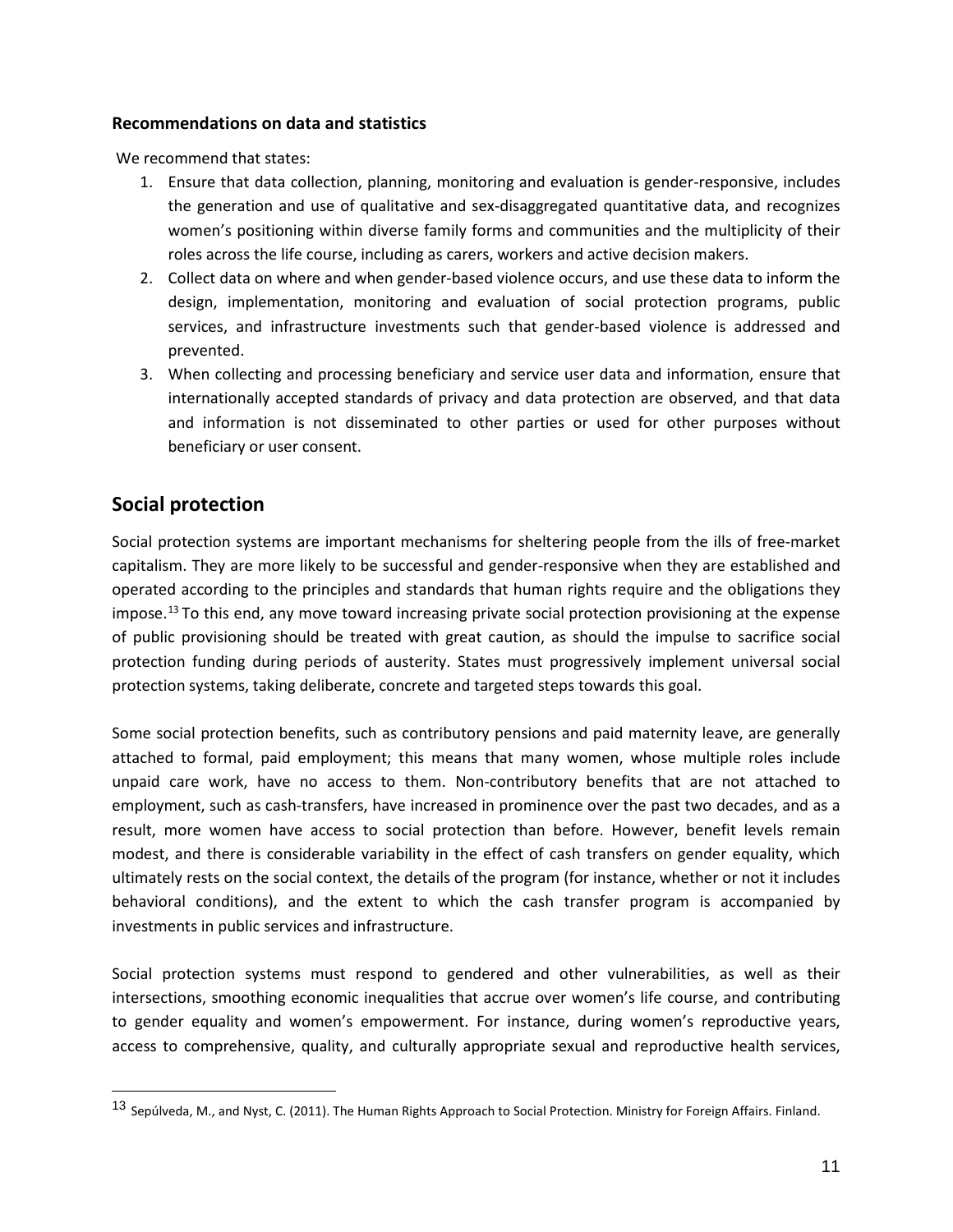maternal and child health care, and maternity leave, have a significant positive effect on women's health and economic autonomy. Later in life, old-age pensions play a key role in preventing poverty and ensuring income security in old age.<sup>[14](#page-11-0)</sup>

Feminist research on social protection programs has made clear that standard methods of evaluation (including the problematic "gold standard" of randomized controlled trials) all too often render women's experiences invisible. To ensure that a social protection system or program does not discriminate against women, attention should be paid to the outcome of an action, rule or requirement, rather than simply its intent, and this may require gender analysis and qualitative methods.

#### **Recommendations for the extension of social protection systems**

- 1. Recognize and attach social protection rights to all care work, including unpaid care work, through both contributory and non-contributory benefits; provide the right to income support for carers; make pensions more equitable; provide access to quality public services, including health and care services, across the life course; and ensure portability of social protection for migrant workers.
- 2. Recognize invisible and undervalued work for pay or profit performed by women in rural and urban areas (e.g. contributing family workers), provide contributory and non-contributory social protection mechanisms for them, and actively promote the visibility of these workers through their registration with formal social protection systems.
- 3. Extend social protection systems to adequately protect workers in all forms of employment, including informal employment, part-time employment, precarious employment, self-employment, rural and domestic work, and work in the "gig" economy.<sup>[15](#page-11-1)</sup>
- 4. Expand state-financed non-contributory (tax-financed) benefits (e.g. family benefits, maternity and parental leave) and ensure their adequacy, reliability and regular indexation.
- 5. Guarantee universal access to affordable, quality and public healthcare for all women and men, including the promotion of women's sexual and reproductive rights through provision of the full range of family planning methods and maternal and obstetric care.
- 6. Where social protection programs are linked to formal employment, ensure that adequate mechanisms are in place and enforced to protect women in cases of family dissolution and widowhood (e.g. child support, pension rights, property and inheritance rights).

<span id="page-11-0"></span> <sup>14</sup> *Protecting women's income security in old age. Toward gender-responsive pension systems.* UN WOMAN. Policy Brief No. 3: [http://www.unwomen.org/-/media/headquarters/attachments/sections/library/publications/2015/unwomen-policybrief03](http://www.unwomen.org/-/media/headquarters/attachments/sections/library/publications/2015/unwomen-policybrief03-protectingwomensincomesecurityinoldage-en.pdf?la=en&vs=553) [protectingwomensincomesecurityinoldage-en.pdf?la=en&vs=553](http://www.unwomen.org/-/media/headquarters/attachments/sections/library/publications/2015/unwomen-policybrief03-protectingwomensincomesecurityinoldage-en.pdf?la=en&vs=553)

<span id="page-11-1"></span> $15$  The "gig economy" is an environment in which temporary positions are common and individuals and organizations contract with independent workers for short-term, piecemeal work assignments, compensation for which typically does not include pensions, health coverage, paid sick leave other benefits typically associated with employment.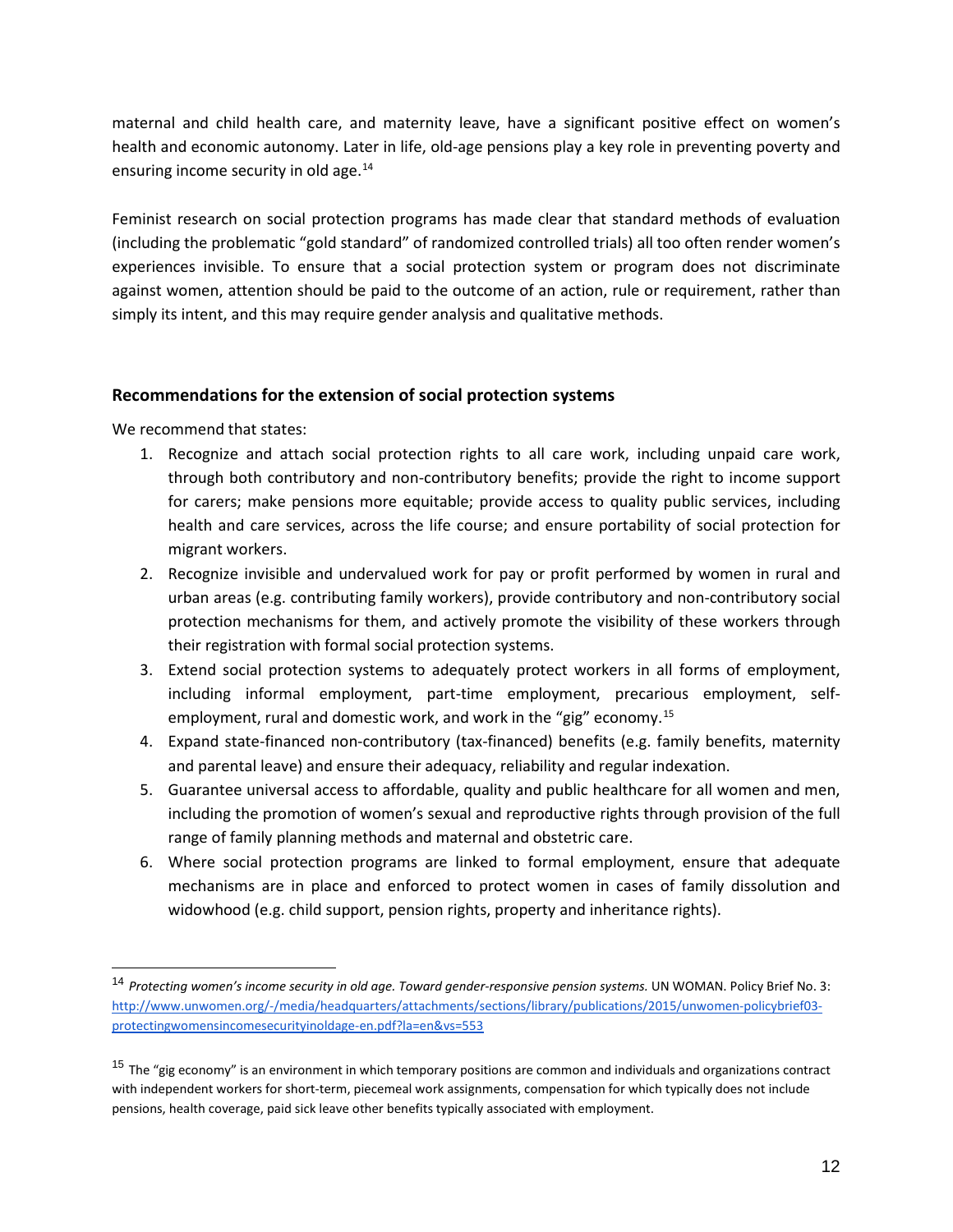- 7. Ensure that protective social protection is gender-responsive in contexts of displacement, disasters and conflict.
- 8. Take concrete actions towards ensuring provision of decent work for all, according to the ILO Declaration on Fundamental Principles and Rights at Work and international labor standards (including through gender-responsive public works programs) as a critical component in the realization of rights for both women and men, and a mechanism for increasing women's autonomy.

#### **Recommendations for the design and implementation of social protection systems**

We recommend that states:

- 1. Design social protection systems to promote a more equal distribution of unpaid care work between women and men (for instance, through adequately paid paternity leaves and parental leaves that encourage men to share in reproductive work). Where conditionalities are used, these should take into account women's unequal care responsibilities.
- 2. Avoid the use of narrow targeting mechanisms, which are prone to exclusionary errors and which can disrupt social cohesion, lead to stigmatization, and contradict the principle of universality.
- 3. Base cash transfers and family benefits on human rights principles, avoiding behavioral conditions and combining benefits with the provision of essential services such as childcare and training.
- 4. Ensure women's income security during old age through contributory and non-contributory pension systems that provide adequate and rights-based benefits for all women, and reduce gender gaps in access and benefit levels.
- 5. Ensure that rights to benefits are clearly defined, transparent, and non-discretionary; address information barriers; and institutionalize mechanisms for grievance and complaint that are accessible for all women beneficiaries and feed into program adaptation and redesign.
- 6. Ensure substantive participation of women's machineries, women's rights groups, and trade unions in dialogue concerning the design and evaluation of social protection systems.
- 7. Collect, analyze and report on gender-responsive qualitative data and sex-disaggregated quantitative data (including time-use surveys) and use both of these forms of data to inform the design, evaluation, and adaptation of social protection systems.

#### **Recommendations for the sustainability of social protection systems**

- 1. Embed gender-responsive social protection systems in national legal and institutional frameworks to ensure that they are rights-based and to protect them from political manipulation.
- 2. Strive to fully finance social protection systems from progressive national and international tax systems, and move towards progressive spending on social protection that is more likely to benefit women.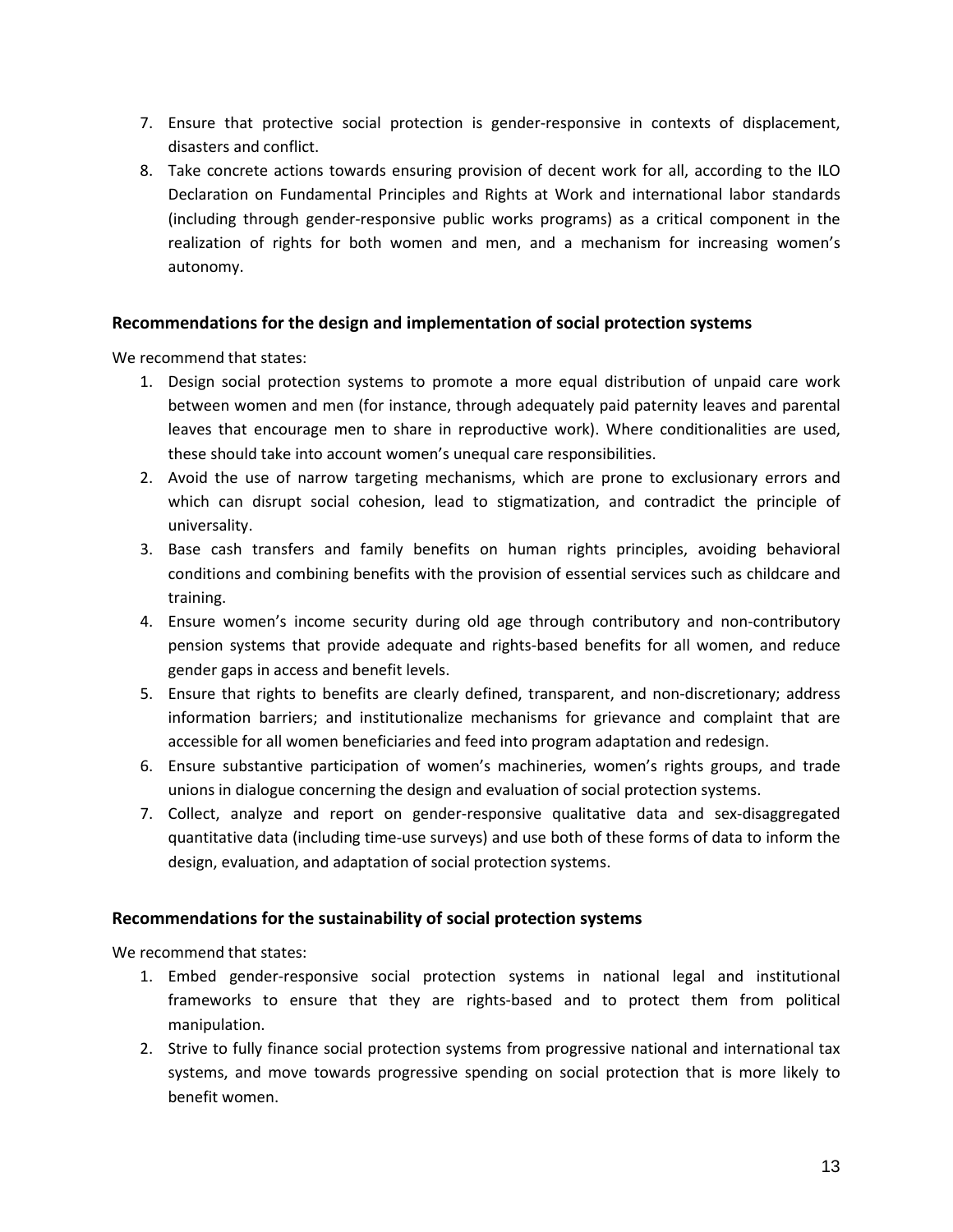- 3. Expand fiscal space and generate resources toward gender-responsive social protection, even in times of austerity.
- 4. Ensure that social protection measures are complemented by high quality public services and linked to adequate infrastructure.

### **Public services**

Women typically interact with public services more than men in their gendered roles as caregivers. Given this, we urge states to adopt the principles of human rights and gender-responsiveness in designing and implementing public services, notably those related to health, education, child care, and elder care. The principle of independent living for persons with disabilities should also inform states' action in designing and implementing accessible public services. This means ensuring a comprehensive set of services that responds to the distinct but equally important needs of women and girls and men and boys, across the life course. Moreover, the availability of public services is not enough; services must be also be of high quality, acceptable, affordable and accessible.

Public services in the care sector has historically been the backbone of women's employment around the world, although work within it has become more precarious with the constriction of funding and limiting of public services hiring. A robustly funded public services sector can have an important impact on breaking down the unequal division of unpaid care work between women and men. At the same time, stark occupational divisions exist within public services; men are predominant in energy and transportation, and women tend to occupy care sector jobs, especially the least well-remunerated. Additionally, women who work in care sectors—in particular in health and social work, including longterm care—are prone to illnesses and injury and report some of the highest levels of violence compared to other industries and sectors due to lack of regulations to prioritize (mostly women) workers' physical and mental wellbeing. The well-being of and the realization of decent work for care workers is obviously important in and of itself, but also because of the link between conditions of work in the care sector and the quality of care delivered to recipients, many of whom are women. In this regard, special attention needs to be given to the numbers of transnational migrant care workers who fall through the gaps of legislation and policies, and some of whom are consequently subjected to horrific abuse.

With changing demographics that takes different forms across regions comes new needs for public services, especially for child and elder care. While we recognize that these needs may stretch the capacity of states, we caution that public-private partnerships and other forms of privatization should not be entered into in regards to primary and essential public services. In secondary areas they may be undertaken with caution and under regulation and oversight from the state. In particular, fee-for-service healthcare runs contrary to the principles of human rights and, as a result, entails frequently prohibitive costs in terms of access and quality for low- and middle-income families.

The recommendations in this section are based on the principle of gender-responsive quality public services that emphasizes both workers' rights to decent and quality work as well as communities' rights to access quality public services. It is further underpinned by the understanding that universalism should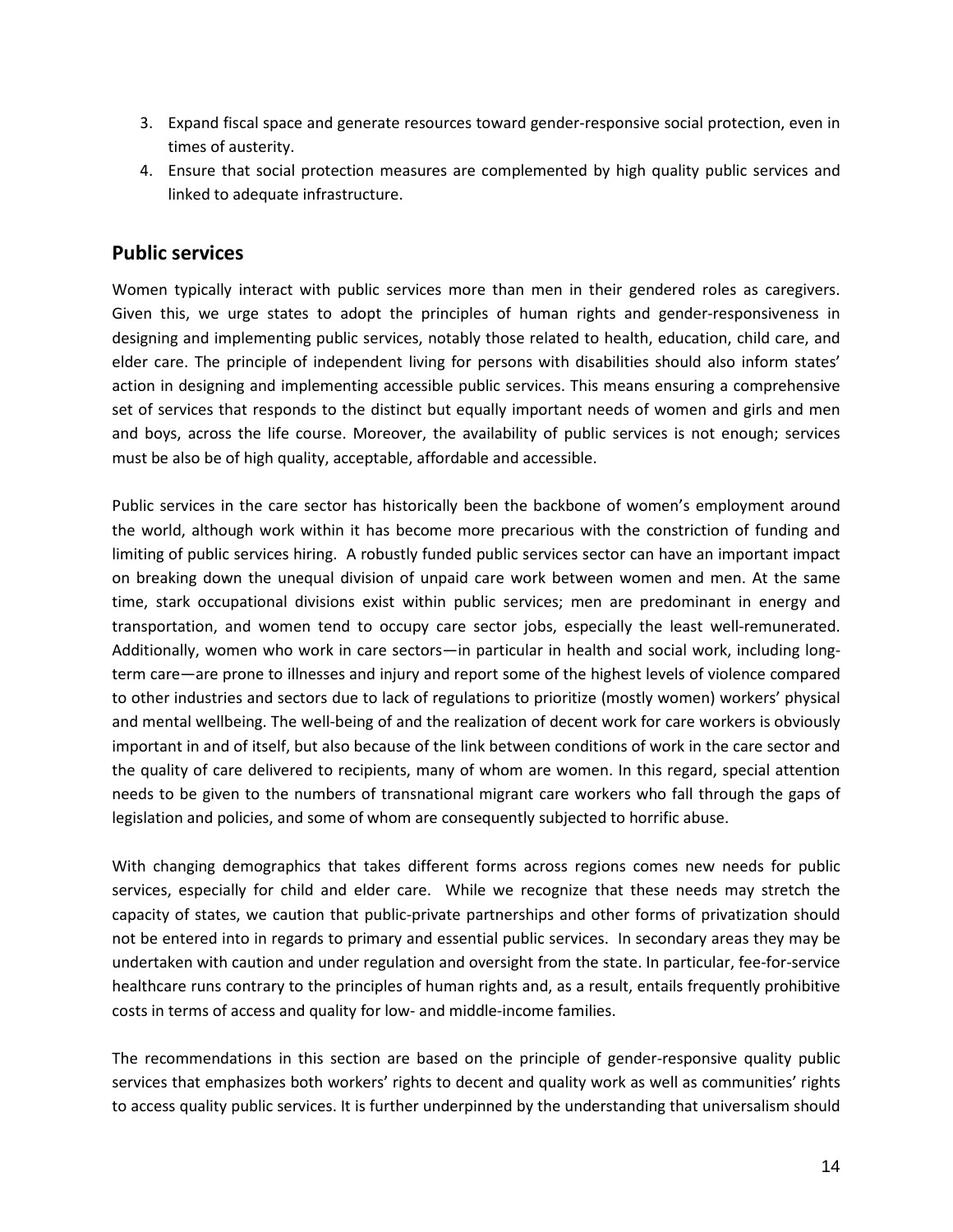be pursued across different dimensions, and thus gender inequality should be considered as much of an obstacle to accessibility as income inequality. Finally, the privatization of these services does not make them less 'public'; therefore, even while services may be privatized in different ways and to varying degrees, governments ultimately have responsibility for essential services and for ensuring adherence by private providers to the human rights principles.

#### **Recommendations for gender-responsive public services**

We recommend that states:

- 1. Ensure that laws, policies and social norms do not prevent access to public services (e.g. permission for reproductive health, norms around education for girls, and cultural stigma that prevents people from utilizing services).
- 2. Put measures in place that prevent institutional violence and abuse, including discrimination, denial of services, and forced procedures (e.g. coerced sterilization), especially for women with disabilities or from minority ethnic groups.
- 3. Design and implement gender-responsive training programs for public service workers to ensure that human rights standards for respectful, high-quality, and ethical service delivery are met.
- 4. Overcome geographical barriers to ensure provision in rural and isolated areas of public services (including water, sanitation, energy with reliable transport systems to access those services on a regular and emergency basis) and implement improvements through cooperation with the infrastructure sector.
- 5. Take appropriate measures to prepare for and respond to conflicts and natural disasters.
- 6. Ensure access to comprehensive sexual and reproductive health services for married and unmarried adolescent girls and boys, women and men, without discrimination.
- 7. Ensure provision of quality child and elder care services that follow the principles of humanrights and non-discrimination.
- 8. Ensure that high-quality and accessible public services are linked to social protection measures, and are based on adequate physical and human infrastructure.
- 9. Ensure that labor inspection services are robust and prepared to address gender wage gaps.

#### **Recommendations on public service workers' rights**

- 1. Invest in expanding quality public services and care jobs, including health care workers, longterm care workers, early childhood educators and teachers, and enforce human rights principles and decent work standards, in the context of public-private partnerships.
- 2. Expand social and legal protections to cover all paid care workers as well as unpaid volunteer workers in public sectors, including family workers.
- 3. Establish and enforce regulations regarding reasonable staffing ratios to prevent work intensification and overburdening of care workers.
- 4. Protect existing public funding and expand the fiscal space to ensure adequate financing of decent work and quality care within the public services sector.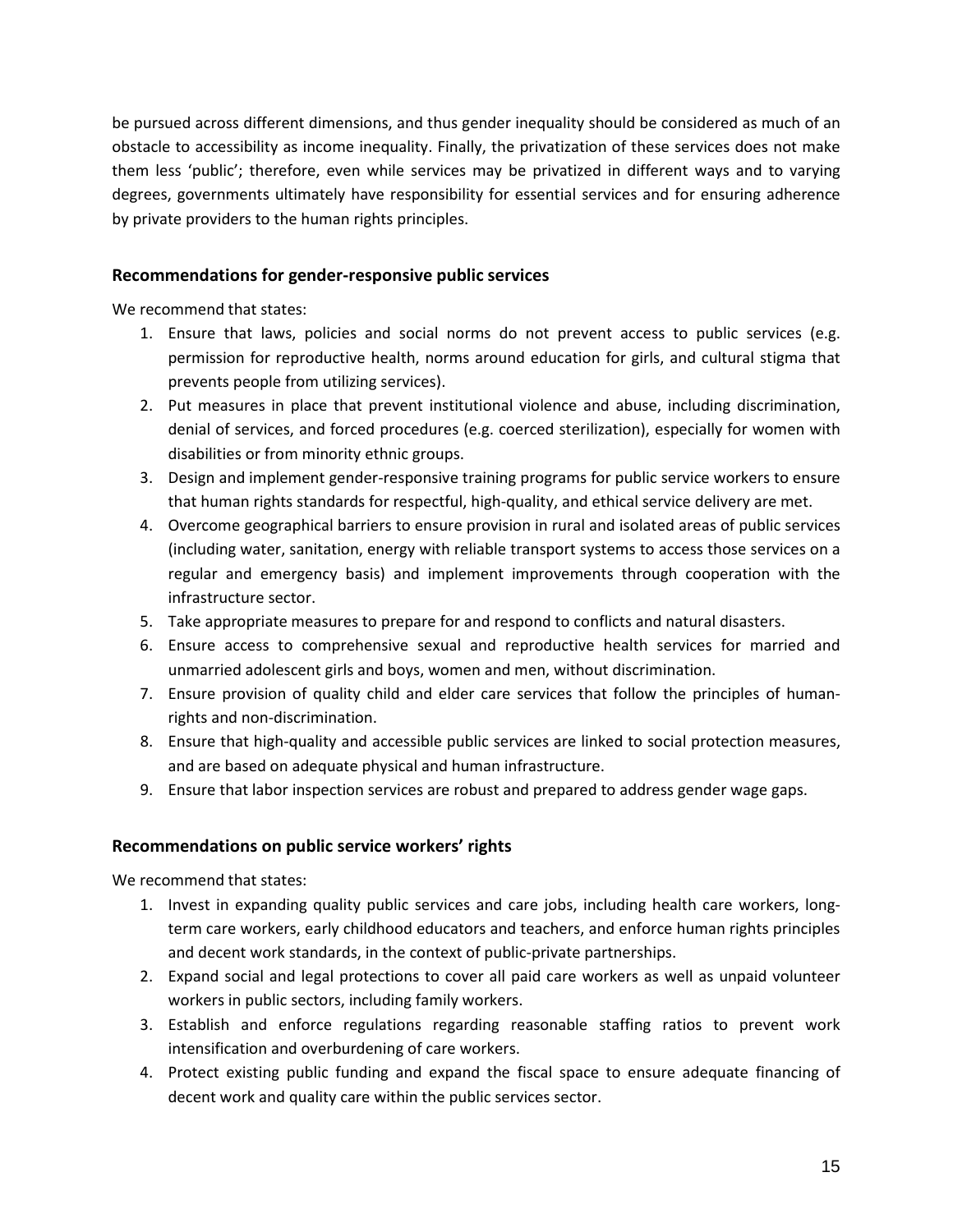- 5. Put mechanisms in place to ensure that work environments are free of discrimination, sexual harassment and violence, including appropriate grievance mechanisms and support systems for victims.
- 6. Take concrete actions to improve the quality and safety of care sector jobs, following the principles of human rights and decent work, including the right to equal pay for work of equal value and the rights to freedom of association and collective bargaining.
- 7. Recognize the specific vulnerabilities faced by domestic workers, and take concrete actions with regard to promoting rights at work, improving working conditions and social protection, and formalizing the sector.
- 8. Initiate intergovernmental action to prevent and prosecute the abuse of migrant care workers.
- 9. Provide leadership training to women and other avenues to women's upward mobility and career development.

#### **Recommendations for the financing and cost of public services**

We recommend that states:

- 1. Ensure adequate financing structures for public services (either tax-financed or based on public social insurance contributions) so that access to public services is free of charge at point of delivery for all through the life cycle, including those with inadequate financial means and decision-making power.
- 2. Ensure gender-responsive accessibility to public services across the life cycle, including through elimination of complex eligibility requirements and reduction of bureaucratic procedures.
- 3. Guarantee that individual contributions in tax systems and public social insurance schemes are progressive, to ensure that the relatively well-off make relevant contributions towards universal programs for all.

#### **Sustainable infrastructure**

While social protection and public services are more likely to be influenced by social considerations, the traditionally male-dominated spaces of infrastructure, and those public services that depend on infrastructure, tend to be much more technical and profit-oriented. Recognizing the social aspects of water and sanitation, energy, and transportation entails re-prioritizing infrastructure investments from those sectors deemed most economically profitable to the sectors that are critical for enabling women everyday welfare and livelihoods. This means providing space for and actively supporting women's income earning opportunities, notably in the informal sector in which women are overrepresented in the Global South.

Indeed, a unique and even historic opportunity exists today to engage with the infrastructure sector to integrate social, gender-responsive and environment-friendly approaches. This is a result of the lowcarbon energy transition that is taking place towards renewable energy, driven by climate change considerations and governments committing to the Paris Accords and Agenda 2030, which is transforming the way infrastructure systems and services are being conceptualized, produced,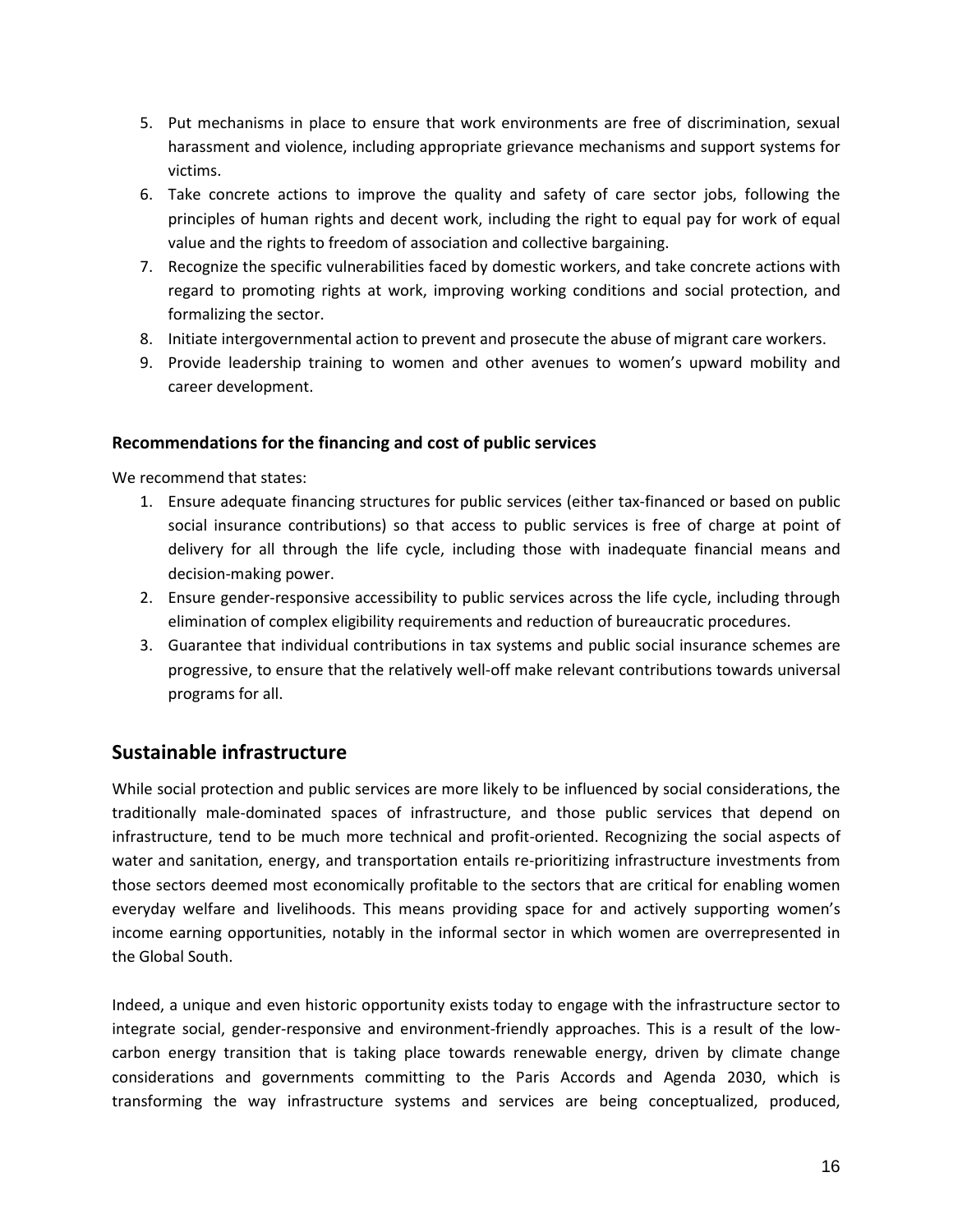distributed and consumed. This engagement consists of proposing alternative pathways and models, and leapfrogging traditional forms of energy sector development, by simultaneously integrating innovative low-carbon technologies and gender-responsive processes and solutions.

Though the transport sector is still grappling with charting a clear pathway in developing economies, there is a wider acceptance of the need to shift from non-renewable sources of energy fueling the transport sector. Taxation policies frequently penalize public transport and reward private vehicle (car) ownership. In addition to the environmental costs, this policy choice has gendered costs: women are less likely to own a car than men, and are more likely to rely on public transport. Moreover, women have specific mobility needs: they are more likely to "trip-chain," travel with young children or people with disabilities, and make trips in off-peak hours—characteristics that should be recognized in transit planning.

Opportunities to promote gender equality also exist in the management and use of water and sanitation infrastructure (SDG6). Women and girls bear a disproportionate responsibility as primary users, providers and managers of water and sanitation at the household level, yet they do not enjoy commensurate representation in related decision-making.<sup>[16](#page-16-0)</sup> Globally, decisions on "big water" issues such as large-scale infrastructure investments, water allocations or water trading—remain largely gender-blind. Sustainable water and sanitation public services and infrastructure must be designed with women's participation and with women's unique needs in mind, including that women usually carry water in the absence of pipes, must sit or squat to use a toilet, are responsible for small children's toilet use, spend an average of forty years managing menstruation, and face gender-specific risks to their safety when using public sanitation facilities or when in search of water.<sup>[17](#page-16-1)</sup>

#### **Cross-sectoral recommendations for gender-responsive infrastructure**

- 1. Design towns and cities taking into consideration women's engagement in retail trade in the urban informal economy in the Global South. Specifically, city planning must include designated and fairly allocated markets that make adequate provision for vehicular and pedestrian transport, storage, security, electricity, water, refuse collection, and toilets—facilities that should be developed in consultation with women informal workers as well as local governments workers, and affected communities for any large infrastructure, and are therefore adequate in coverage, quality, and affordability.
- 2. Integrate women's needs and preferences (including those of women with disabilities) from the outset in Smart Cities and Smart Mobilities planning processes.

<span id="page-16-0"></span> <sup>16</sup> Gender Equality in the 2030 Agenda: Gender-responsive water and sanitation systems, UN Women. Available at: http://www.unwomen.org/-/media/headquarters/attachments/sections/library/publications/2018/issue-brief-genderresponsive-water-and-sanitation-systems-en.pdf?la=en&vs=3915

<span id="page-16-1"></span><sup>17</sup> Investing in gender-equal sustainable development. Isha Ray for UN Women. Available at: http://www.unwomen.org/- /media/headquarters/attachments/sections/library/publications/2016/dps-investing-in-gender-equal-sustainabledevelopment.pdf?la=en&vs=5507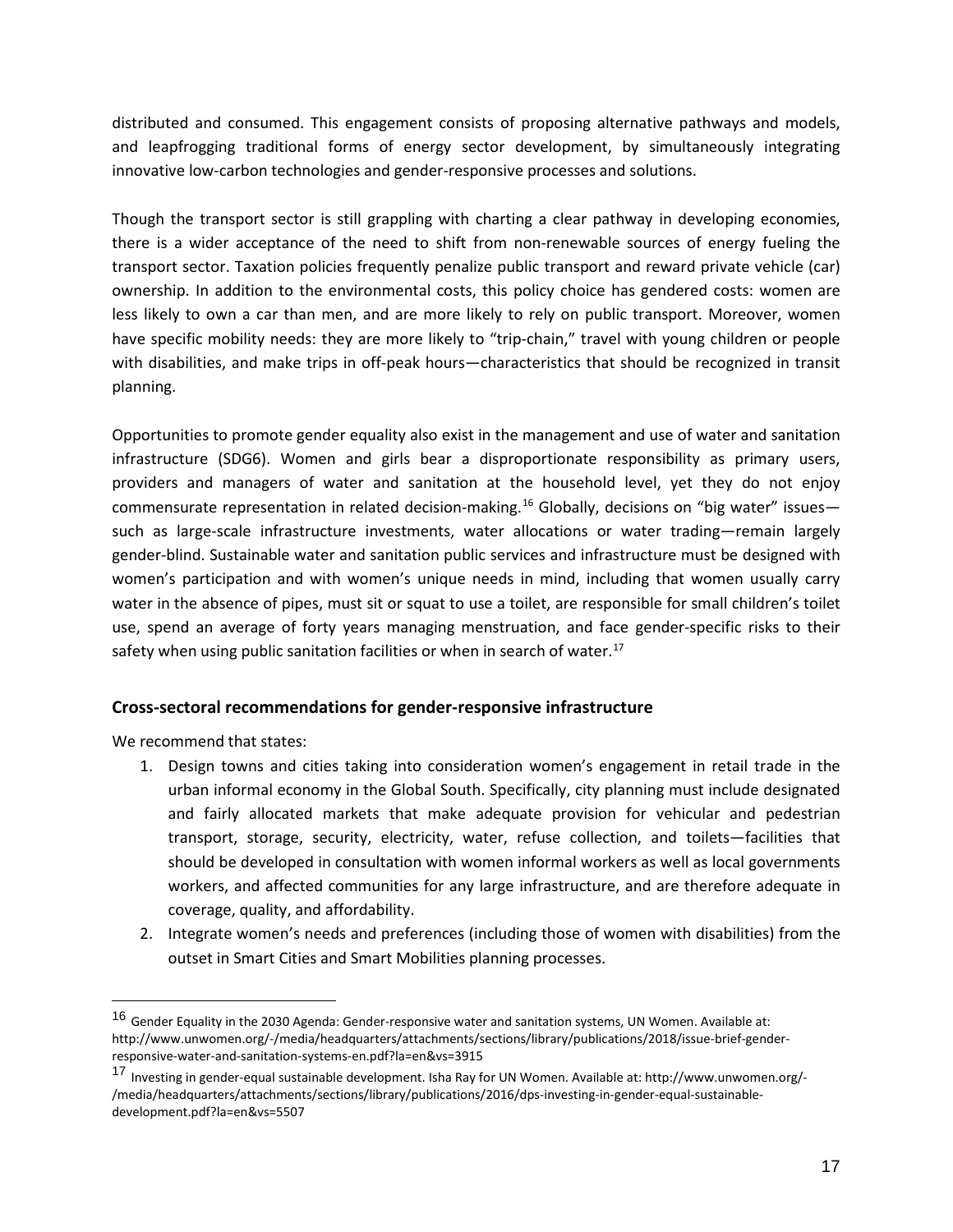- 3. Collect and analyze data on access to and use of public space, energy, water and sanitation, and transportation that is disaggregated by sex, geographical location, ethnicity and other contextually relevant factors, and that includes social audits, and use such data in all planning, evaluation, and adaptation processes.
- 4. Protect and engage in social dialogue with workers' representatives, women's human rights defenders and indigenous groups, even and especially during confrontation over large-scale infrastructure projects.
- 5. Ensure that infrastructure systems (both human and physical) support social protection measures and public services in a way that prioritizes women's needs, interests and multiple roles.

#### **Recommendations for gender-responsive, sustainable transportation systems**

- 1. Divert investments in infrastructure that benefits passenger cars (which do not cater to the travel needs of women and people living in poverty) towards designing and implementing gender-responsive public transit that is also responsive to people with disabilities, as well as walking and cycling infrastructures.
- 2. Recognize women's specific mobility needs and address these at all stages of the planning processes. This would include adaptations to existing transit systems, such as increasing focus on public transport supply during off-peak hours, and mainstreaming both motorized and nonmotorized para-transit modes (e.g. auto-rickshaws and rickshaws).
- 3. Facilitate women's use of public transportation systems, through guarantee of minimum availability, accessibility, and affordability standards for public transport services.
- 4. Ensure that accessibility analyses inform the transportation plans, in order to connect women with public services such as schools, health centers, and places where benefits are disbursed; to employment/training centers; and to food and fuel sources.
- 5. Implement effective mechanisms to ensure women's personal security while using or working within public transport systems and public spaces through mapping unsafe areas and routes, developing systems to register grievances in cases of harassment or violence, and following up on the registered grievances.
- 6. Ease taxation policies on public transport in order to increase the supply of public transport in both urban and rural areas.
- 7. Develop an indicator-based system on different factors governing the daily travels of women (for example, an affordability indicator to estimate the share of household expenditure on transit that would lead to regulated transit fares according to gender-responsive assessments of passengers' price sensitivity).
- 8. Implement routinized collection and analyses of qualitative and quantitative travel behavior data that is disaggregated by sex, location, and ability (and, where possible, also by activity and time-use) as a mandatory step in transport planning decisions.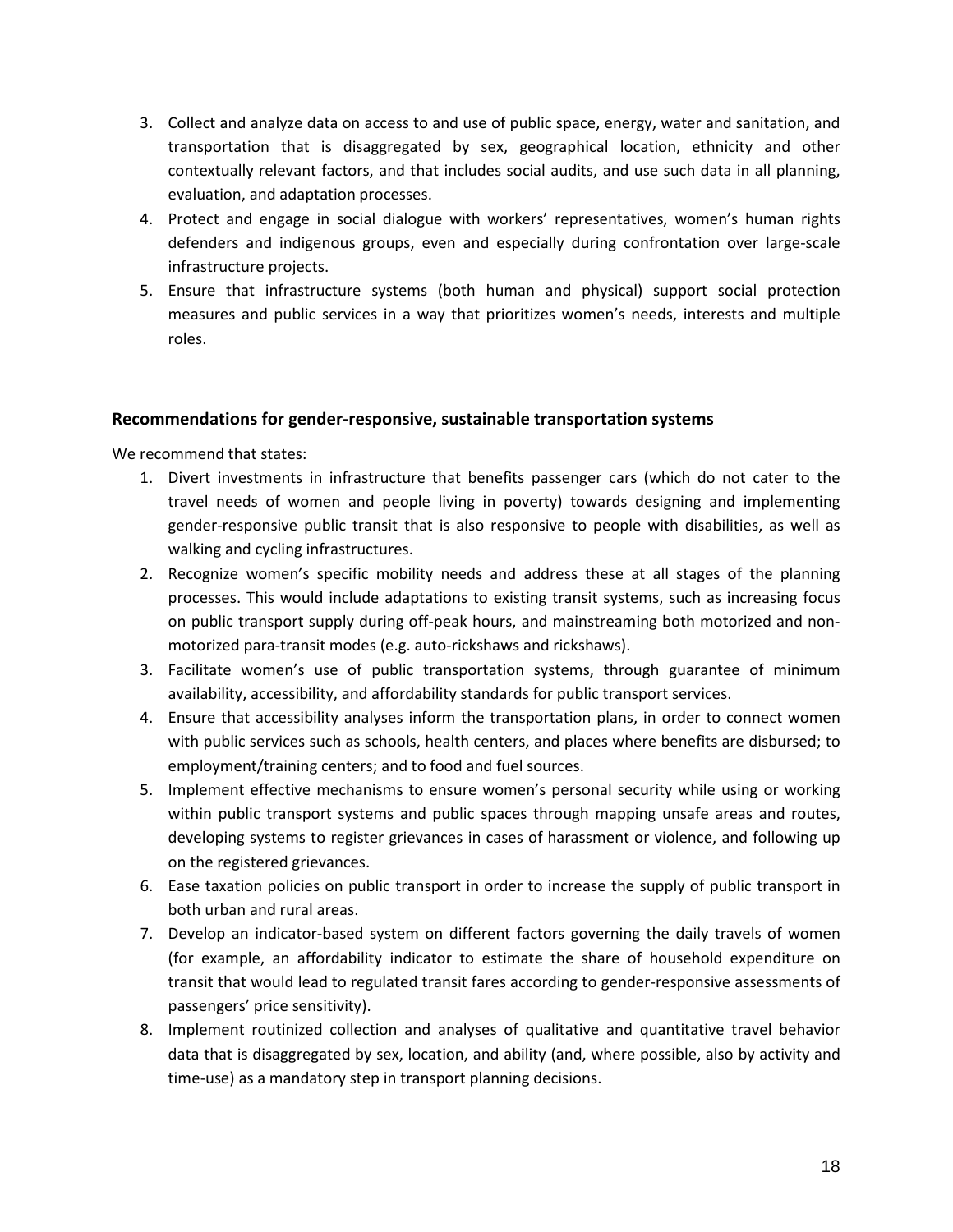#### **Recommendations for gender-responsive, sustainable energy[18](#page-18-0) systems**

We recommend that states:

- 1. Make gender-responsive investments in adequate levels of clean energy, accounting for women's multiple roles and their specific livelihood needs (e.g. for pumped water and medium size electrical appliances, such as food grinders) to both address women's 'time poverty' due to household chores and to improve their opportunities to engage in livelihood activities.
- 2. Prioritize gender-responsive investments in developing and sustaining community energy systems (such as mini-grids to power households and communities where the grid is nonexistent or weak) and as well conduct targeted user education and demand-side management programs for the safe use and efficient consumption of electricity.
- 3. Integrate gender and other social equity criteria in all smart grid planning tools.
- 4. Adapt tariffs mechanisms and regulations to be gender-responsive, including by better defining the lifeline block of tariffs to more effectively meet the needs of low-income and vulnerable groups.
- 5. Support women's participation and leadership in the energy sector, including by tracking emerging sustainable energy industries that have the potential to significantly or predominantly employ women, and supporting these with tariff reductions and subsidy assistance. Additionally, provide incentives to women-led small enterprises, including micro-small independent power producers.
- 6. Improve access to clean cook-stoves that are designed in consultation with intended women users, to ensure their appropriateness and sustainability.
- 7. Make gender-responsive investments in improving the sustainability and safety of household energy consumption and production (e.g. through clean energy infrastructure and appliances).

#### **Recommendations for gender-responsive, sustainable water and sanitation systems**

We recommend that states:

 $\overline{a}$ 

- 1. Ensure continuous quality piped water at the household level or, until this is possible, ensure that placement of water sources is determined in consultation with intended women users. In rural settings, prioritize "multiple use" sources that provide water for drinking, small plots and small herds.
- 2. Implement effective mechanisms to manage women's safety in the use of public sanitation services and facilities in efforts to eliminate open defecation, including in schools and health clinics, at transportation hubs, in refugee camps, government offices, marketplaces, and work sites.
- 3. Integrate menstrual hygiene management (MHM) as a mandatory feature of all public sanitation interventions, and as a feature of public education curriculum, in order to break harmful social taboos.

<span id="page-18-0"></span><sup>&</sup>lt;sup>18</sup> The term energy is used in a generic sense to also encompass both energy sources (such as solar and electricity, for example) and power as the application of energy over time.